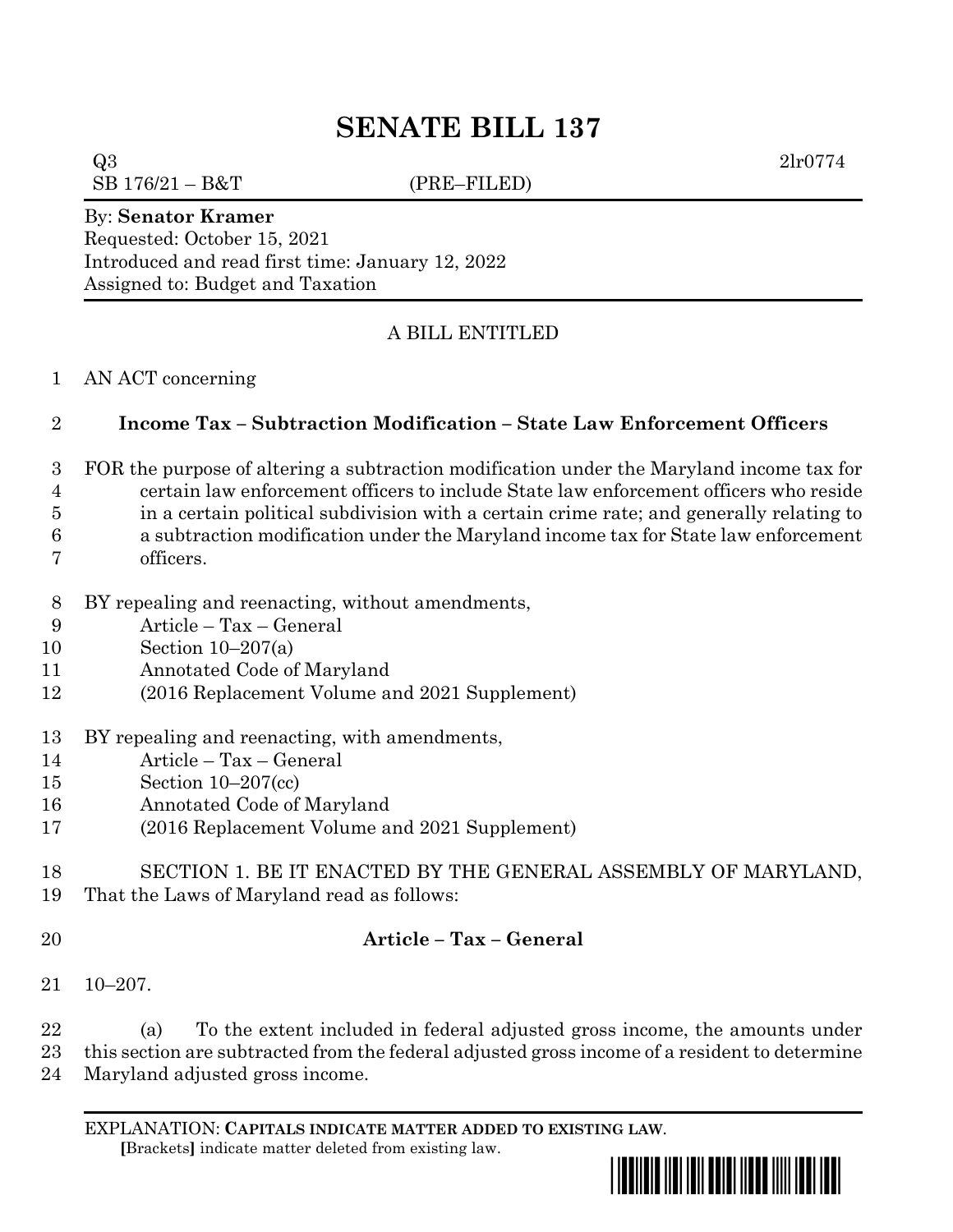#### **SENATE BILL 137**

 (cc) (1) (i) In this subsection the following words have the meanings indicated. (ii) "Law enforcement agency" has the meaning stated in § 3–201 of the Public Safety Article. (iii) "Law enforcement officer" means an individual who: 1. in an official capacity is authorized by law to make arrests; and 2. is a member of the Maryland–National Capital Park Police, the Washington Suburban Sanitary Commission Police Force, or a law enforcement agency, including a law enforcement officer who serves in a probationary status or at the pleasure of the appointing authority of a county or municipal corporation. (iv) "Maryland Police Training and Standards Commission" means the unit established under § 3–202 of the Public Safety Article. (2) The subtraction under subsection (a) of this section includes the first \$5,000 of income earned by a law enforcement officer if: (i) 1. the law enforcement officer resides in the political subdivision in which the law enforcement officer is employed; and 2. the crime rate in the political subdivision exceeds the State's crime rate; (ii) 1. the law enforcement officer is a member of the Maryland Transportation Authority Police **OR ANY OTHER STATE LAW ENFORCEMENT UNIT**; and 2. the law enforcement officer resides in a political subdivision in which the crime rate exceeds the State's crime rate; (iii) 1. the law enforcement officer is a member of the Maryland–National Capital Park Police; 2. the law enforcement officer resides in a political subdivision that lies wholly or partially within the Maryland–Washington Regional District established under § 20–101 of the Land Use Article; and 3. the crime rate in the political subdivision exceeds the State's crime rate; or (iv) 1. the law enforcement officer is a member of the Washington Suburban Sanitary Commission Police Force;